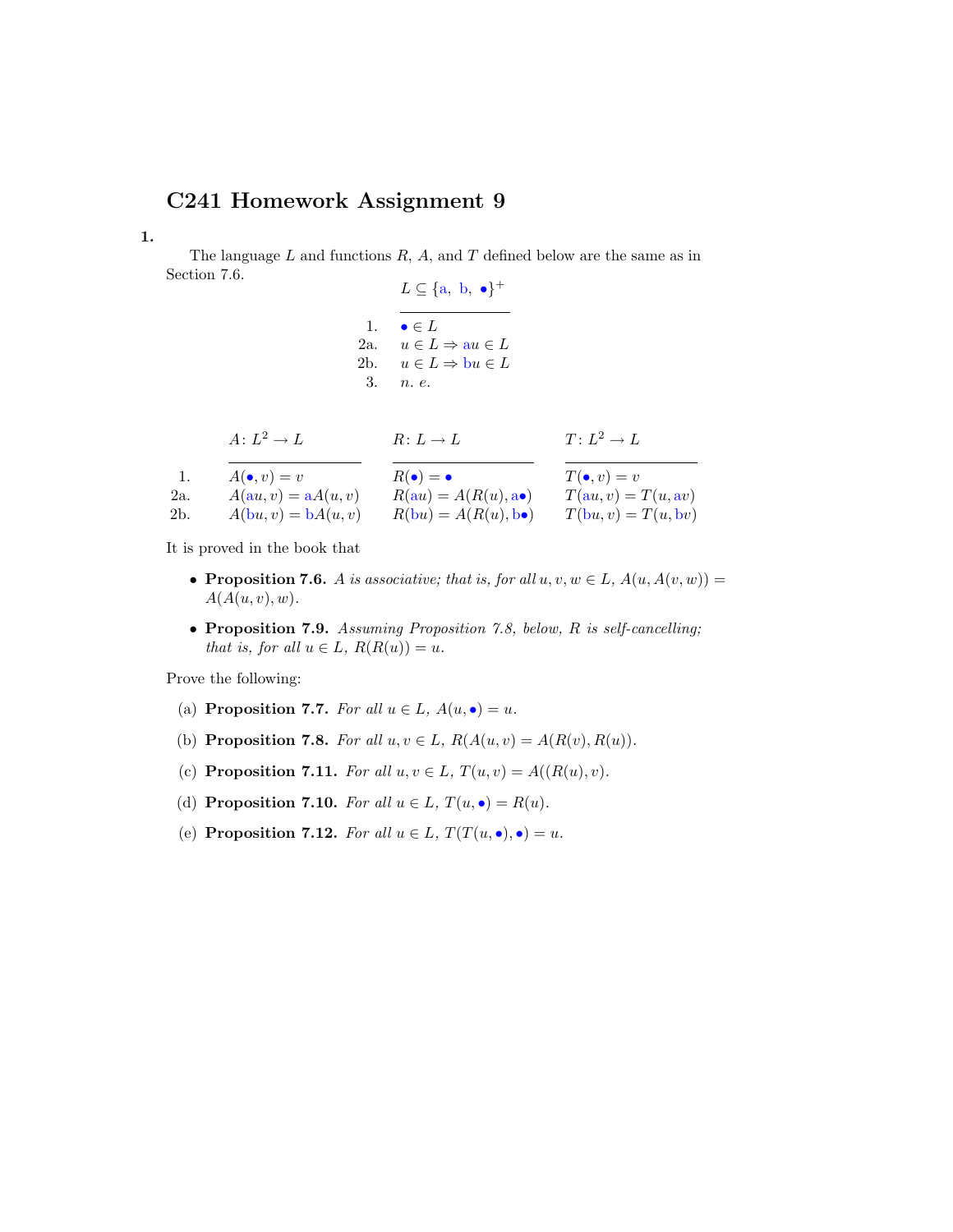2. The program below is called Wensley's algorithm for computing the quotient of real numbers x and y to within tolerance t. Use the Theorem on Loop Invariants to prove the this program satisfies the post-condition  $\{z \leq x/y < z + t\}.$ 

```
{0 \leq x < y \leq 1}begin
z := 0; d := 1; u := 0; v := \frac{1}{2}y;while d > t do
   \{ \text{ Inv } \equiv z \leq x/y < z+d \wedge u = zy \wedge v = \frac{1}{2}dy \}begin
   d := \frac{1}{2}d;
  if u + v > x then skip
  else begin z := z + d; u := u + v; end;
   v := \frac{1}{2}vend
end
{z \leq x/y < z+t}
```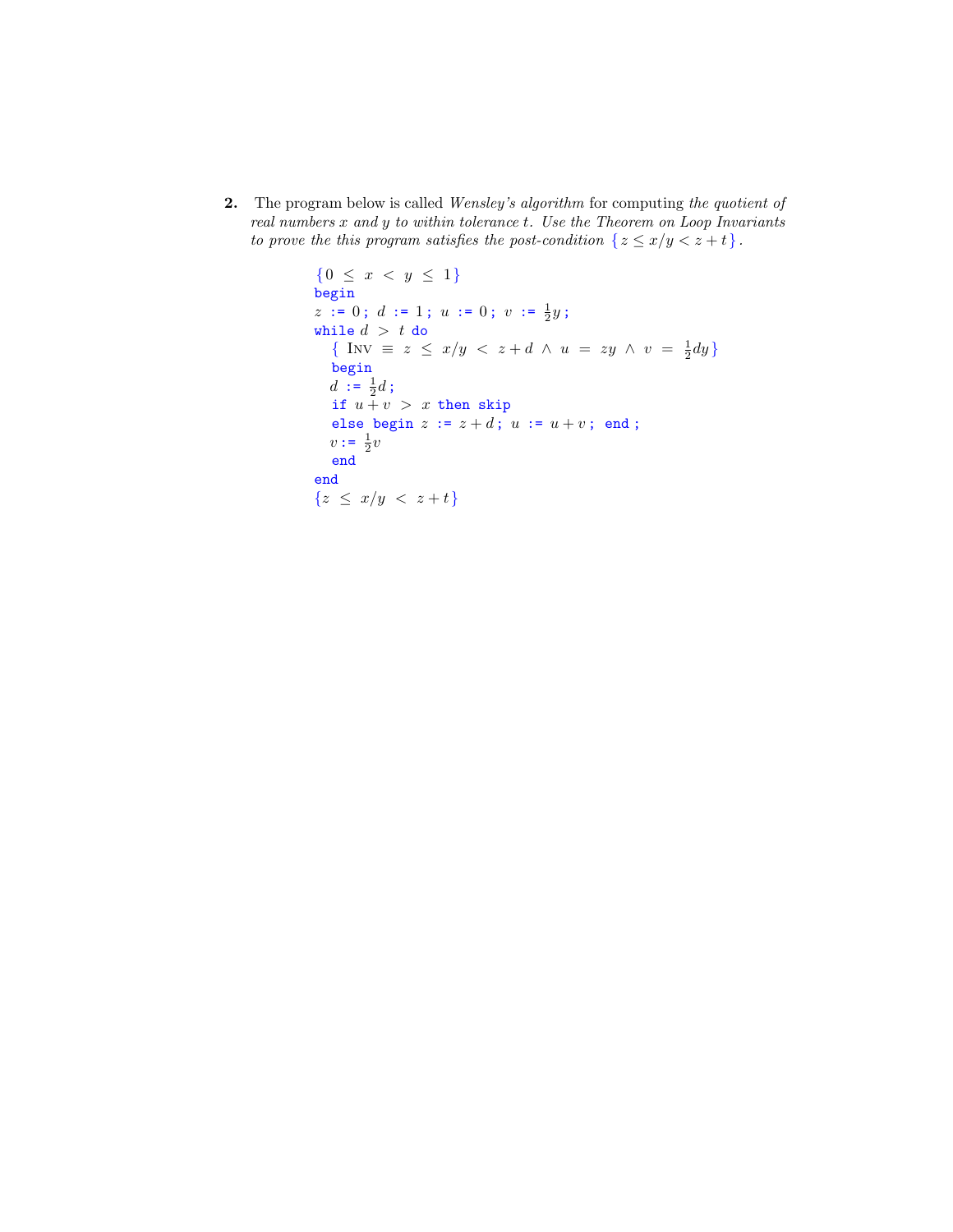**3.** Define  $F: \mathbb{N} \to \mathbb{N}$  and  $G: \mathbb{N}^2 \to \mathbb{N}$  as follows:

$$
F(0) = 1F(k+1) = (k+1) \times F(k) \qquad G(0,m) = mG(k+1,m) = G(k, m \times (k+1))
$$

(a) Prove by induction on  $n \in \mathbb{N}$ : For all  $n, m \in \mathbb{N}$ ,  $G(n, m) = m \times G(n, 1)$ .

(b) Prove: For all  $n \in \mathbb{N}$ ,  $F(n) = G(n, 1)$ .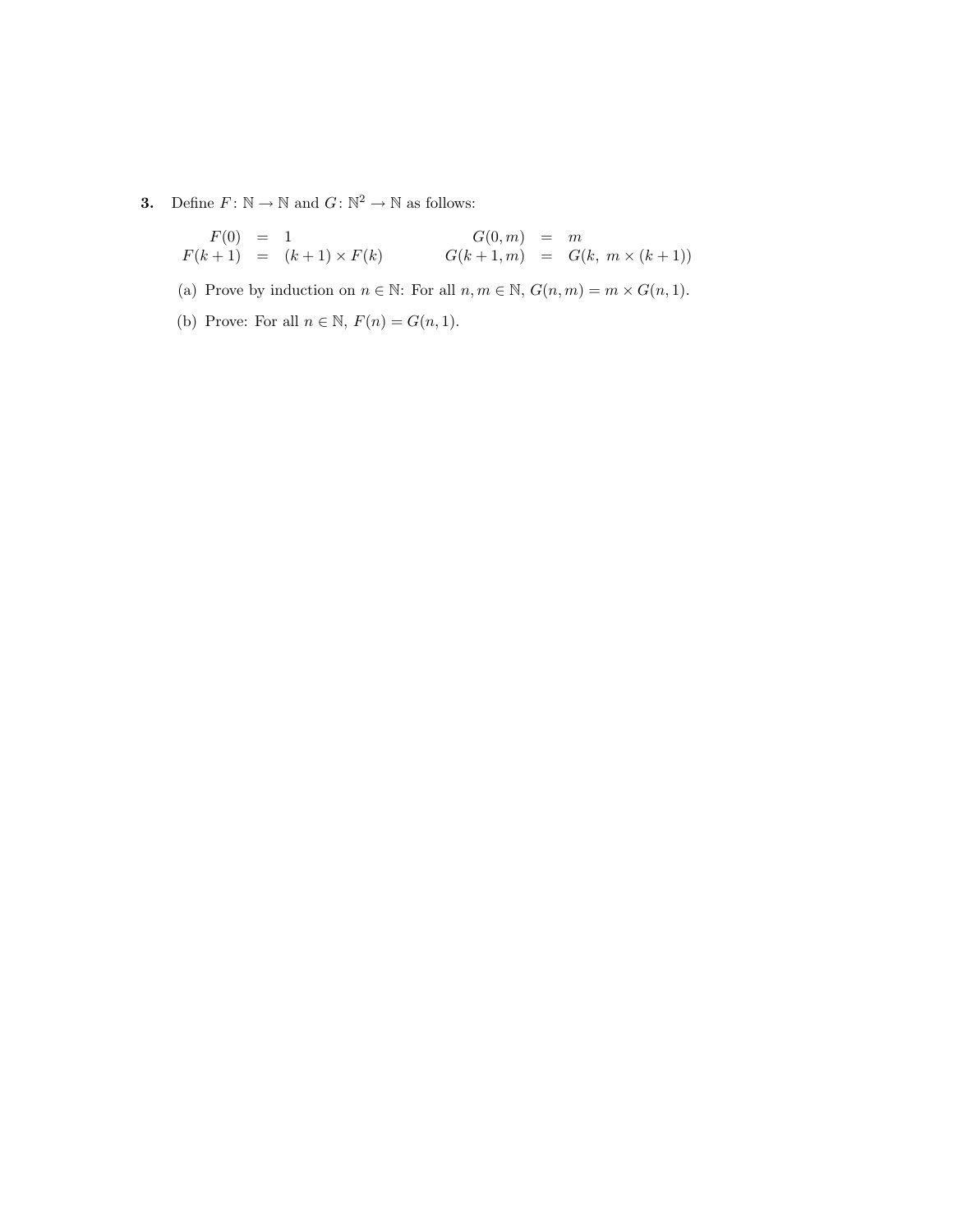4. Performance estimation for recursive programs often involves recurrence re*lations* like the one below. Let  $a \in \mathbb{N}$ . The function  $T: \mathbb{N} \to \mathbb{N}$  is defined recursively by

$$
T(0) = a
$$
  

$$
T(k+1) = T(k) + k + 1
$$

We would like to find a *closed form* for  $T$ , that is, and an algebraic expression that does not involve recursion

Prove that for all  $n \in \mathbb{N}$ ,  $T(n) = a + \frac{n^2 + n}{2}$  $\frac{1}{2}$ .